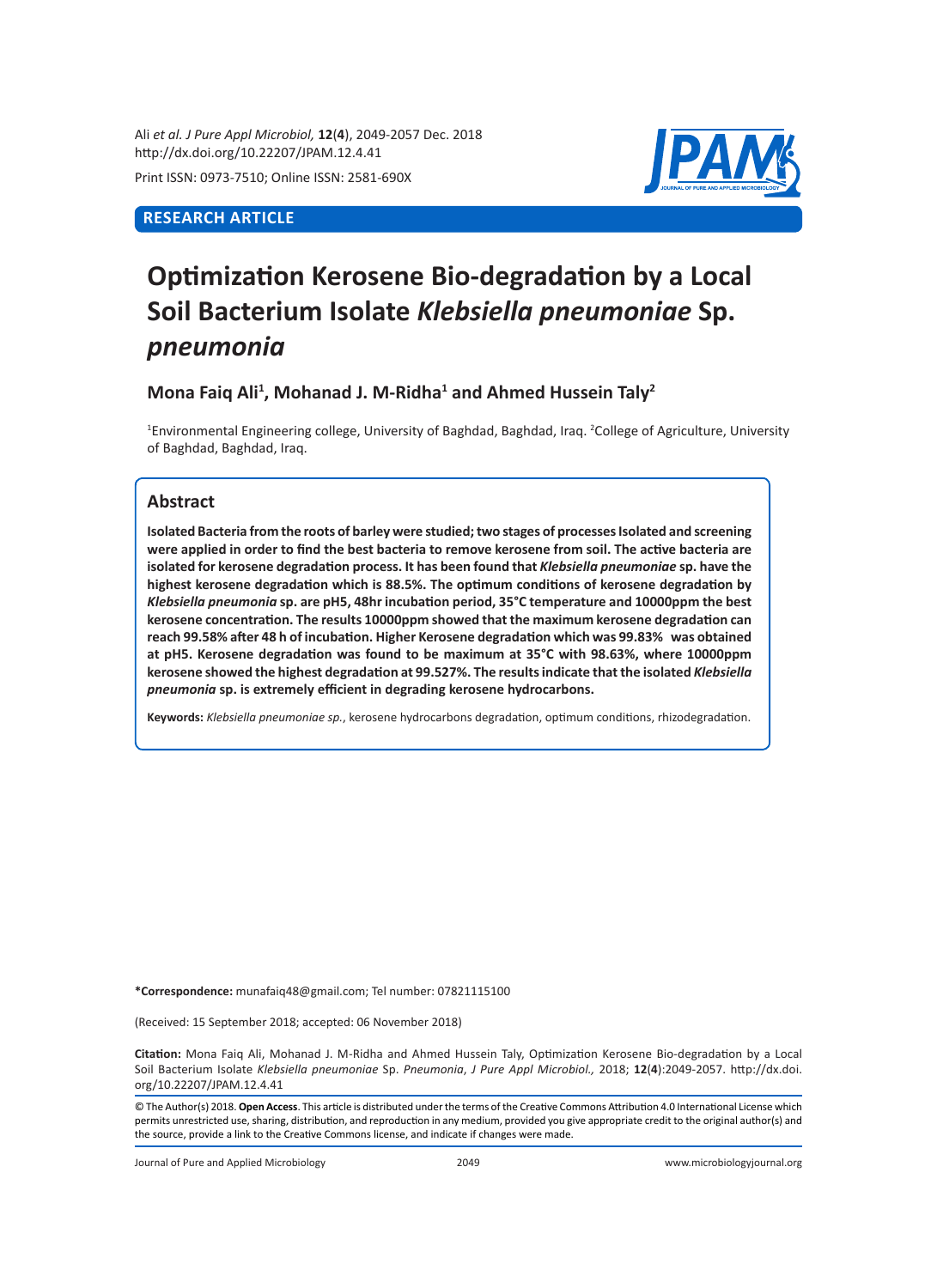## **INTRODUCTION**

Plant enzymes, which are exuded from the roots can be used to degrade contaminants in the soil as a bioremediation technique. It is assumed that the result of bioremediation regarding petroleum-contaminated soil is based on the stimulation of degrading microorganisms in the rhizosphere, called phytostimulation or rhizodegradation<sup>1</sup>. Biodegradation is usually considered a slow process because of the hydrophobic nature of the contaminants and consequent bioavailability limitations<sup>2</sup>. Petroleum hydrocarbons, such as diesel with n-alkane markers which range in size from C8 to C25, are highly reduced organic molecules. They may be used as a carbon source and electron donors for microorganisms to back microbial metabolism. If the molecular weight increases, the biodegradation of the hydrocarbons decreases. Microorganisms may cause degradation of the hydrocarbons with a wide range of n-alkanes between C10–C35, considering the range C14–C19 as the preferred ones<sup>3</sup>. For microbial respiration, electron acceptors other than oxygen are used when the conditions are anaerobic. During the process, hydrocarbons are oxidised to intermediate molecules and then to carbon dioxide, while terminal electron acceptors are reduced<sup>4</sup>.

Rhizobacteria (RB) is defined as the bacteria that live in the surrounding area to the root or on root surface<sup>5</sup>. Boosting the degradation of the hydrocarbon can be reached through a rhizosphere effect with plants that exude organic compounds through their roots which influence the abundance, diversity, or activity of potential hydrocarbon degrading microorganisms in the zone surrounding the roots<sup>6</sup>. The best attachment sites for microorganisms are the roots. They also provide nutrients in the form of exudates which consist of organic acids and amino acids, enzymes, sugars, and complex carbohydrates<sup>7</sup>. Furthermore, Palmroth et al.<sup>8</sup>, state that root exudates from plants surely help to degrade toxic organic chemicals and acts as substrates for soil microorganisms in order to increase biodegradation rate of the organic contaminant.

Biodegradation of hydrocarboncontaminated soils which use the ability of microorganisms to degrade and/or detoxify organic contamination, has been considered as an efficient, economic, versatile and environmentally sound treatment for kerosene contaminated soils $9-11$ . There was no microorganism located to fully degrade petroleum hydrocarbon molecule. Yet, various species or strains of the same species may have the ability of degrading different groups of hydrocarbons which are found in kerosene7 . *Pseudomonas*, *Serratia*, *Streptococcus*, *Micrococcus*, *Bacillus*, *Klebsiella*, *Proteus*, *Arthrobacter*, *Gordonia*, *Brevibacterium*, *Burkholderia* and *Mycobacterium* species are located to degrade kerosene microorganisms that produce biosurfactant abound in nature. They are located in water -fresh water, groundwater, and sea- and land -soil, sediment and sludge. They can also be located in extreme environments, for example in oil reservoirs and thrive in a wide range of temperatures,  $pH$  values and salinity<sup>12</sup>.

They may be isolated from undisturbed environments, where they have physiological functions which do not include the solubilisation of hydrophobic pollutants, such as antimicrobial activity, biofilm formation or processes of motility, and colonization of surfaces $^{13}$ . Nevertheless, the most appropriate environment for widespread capability for biosurfactant production is hydrocarbon-degrading microbial communities. Some main genera which are Pseudomonas, Bacillus, Sphingomonas, Klebsiella and Actinobacteria in soils and sediments, and Pseudoalteromonas, Halomonas, Alcanivorax, and Acinetobacter in marine ecosystems generally dominated hydrocarbon -degrading bacterial populations $14$ .

Consequently, it is expected that many biosurfactant or bioemulsifier producers belong to these same genera. It is difficult to determine an estimate of the frequency of biosurfactantproducing strains within a microbial population because it depends on the experimental procedures used. In uncontaminated soils, 2-3 % of screened populations are recorded to be biosurfactant-producing microorganisms.

In polluted soils, this figure increases to 25%14. Furthermore, enrichment culture techniques specific for hydrocarbon-degrading bacteria can lead to a much higher detection of biosurfactant producers with estimates up to 80%15. Biosurfactants which are produced by microorganisms are classified into two different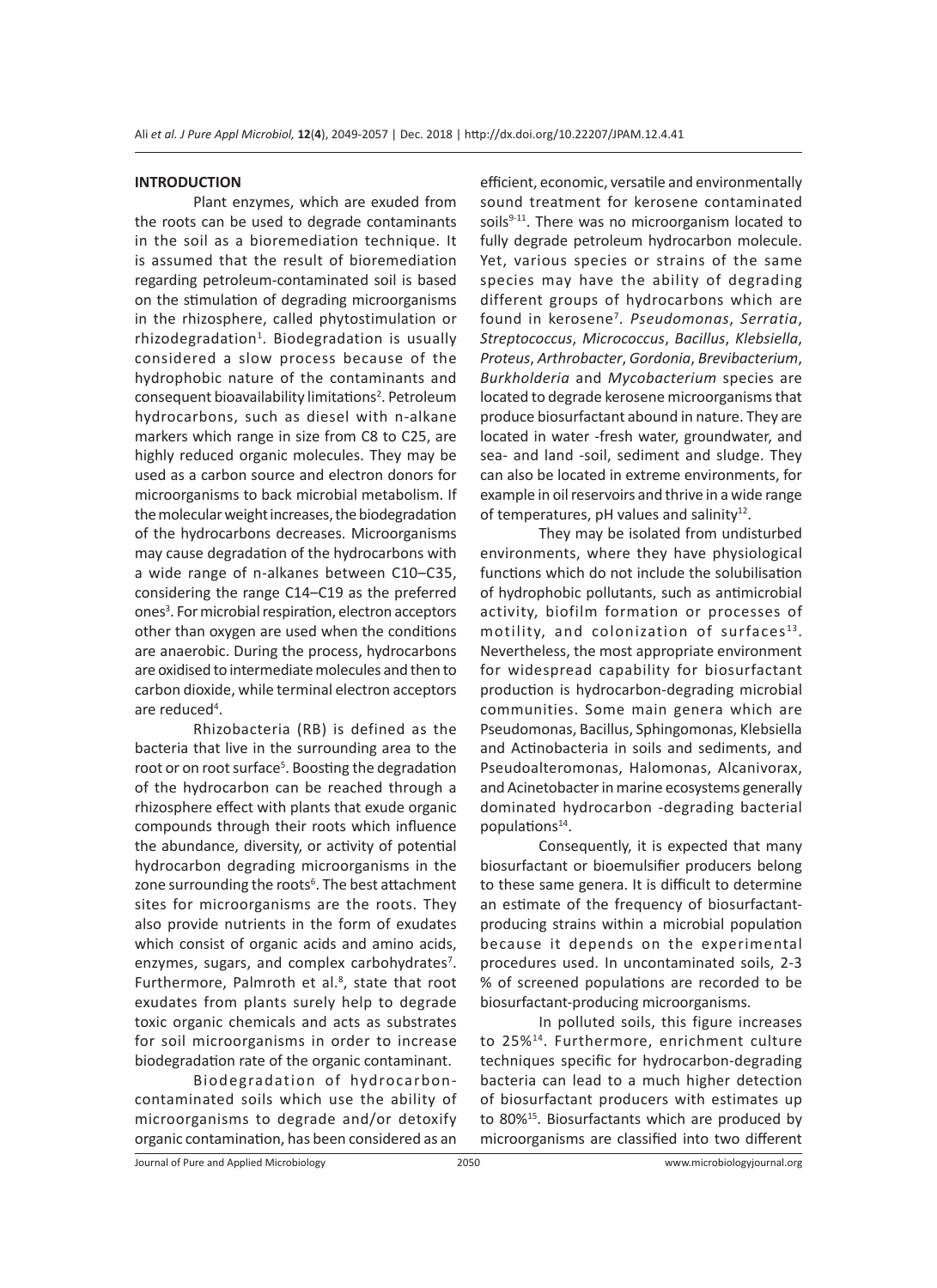types depending on their chemical composition viz., low molecular weight surface-active agents called biosurfactants and high molecular weight biosurfactants referred to as bioemulsifiers.

The glycolipids, lipopeptides and lipoprotein, fatty acids, phospholipids, neutral lipids, particulate biosurfactants, and polymeric biosurfactant are examples of low molecular weight biosurfactants. Polysaccharides, proteins, lipopolysaccharides, lipoproteins, or complex mixtures of these biopolymers are the compositions of the high molecular weight biosurfactants. The best examined bioemulsify are the bioemulsans which are produced by different species of *Acinetobacter*16. Various industrial processes required different classes of biosurfactant. The consideration which was shown to the production of biosurfactants nowadays is chiefly because of their potential utilization in food processing, pharmacology, cosmetics, oil exploration and exploitation industries, environmental management, and agriculture<sup>17,18</sup>. One application of biosurfactant which is of interest to environmentalist is in environmental management and bioremediation. In the crude oil-polluted sites, biosurfactants are being used successfully in the bioremediation. In the EXXON Valdex oil spill in Alaska, *Pseudomonas aeruginosa* SB30 (1%) was used to remove two times the oil on the water. The objective of this study is to determine the optimum conditions of kerosene degradation using local isolate of *Klebsiella pneumonia* sp. These parameters are pH, temperature, incubation period and concentration of kerosene or concentration of cadmium.

## **MATERIALS AND METHODS**

# **Samples collection and bacterial isolation**

Three isolated bacterial species, including *Klebsiella pneumoniae sp., Enterobacter aerogenes sp. complex and Serratia fonticola* were previously isolated from barley roots contaminated with kerosene for 15 days. The isolated procedures were done in the Biology and Biotechnology Department/College of Science/University of Baghdad, Iraq. The isolates were identified previously using Epi–test and biochemical tests, and maintained on Nutrient agar medium were used, these isolates were prepared for screening experiments.

The isolates were screened for kerosene (AL-Dorah Refinery) degradation according to method described by cultures from the kerosene enriched MS media. In which, kerosene were sprayed on the surface of minimal salt (MS) agar and the bacteria were isolated by plating (1ml) of enriched cultures. The plates were incubated (6 days) in the dark at 28-32°C. As culture appeared to obtain pure cultures, the colonies were intermittently transferred to fresh MS agar. Discrete bacterial colonies were isolated and subcultured onto separate agar plates on the basis of morphological observations. The pure cultures were incubated at 37°C for 18-24 hr<sup>19</sup>.

# **Quantitative screening Preparation of bacterial inoculum suspension**

Isolates from a Nutrient agar stocks were inoculated into nutrient broth and incubated for 24hr at 30°C before using for tests. After incubation period, the cells in the suspension were counted by heamocytometer and the cell suspension was diluted using the same broth to obtain biomass concentration of 3×10<sup>8</sup> cell/mL.

#### **Optimum conditions for kerosene degradation**

Optimum conditions were studied for kerosene degradation, including pH, temperature, incubation period and concentration of kerosene. **Effect of pH value**

To determine the influence of the initial pH of the culture medium, a 250 ml Erlenmeyer flasks containing 50 ml of the selected degradation medium was adjusted using 0.1N HCl or 0.1N NaOH to give different pH values i.e. pH 4, 5, 6, 7 and 8 with 10000ppm kerosene<sup>20</sup>.

Then the culture medium was inoculated with the selected isolate and incubated in shaker incubator (Shaker Incubator, Jissy, Korea) 150 rpm at 30°C for 24 hr. After the incubation, supernatant was taken from each flask and the Kerosene

**Table 1.** Correlation the removal of kerosene effect with variables

|                               |                 | Ci %                                                                    | рH | Temp |
|-------------------------------|-----------------|-------------------------------------------------------------------------|----|------|
| т<br>Ci%<br>рH<br><b>Temp</b> | 1<br>$-0.10679$ | $\overline{1}$<br>0.961806  0.619692  1<br>0.794058  0.386405  0.887779 |    |      |
|                               |                 |                                                                         |    |      |

Journal of Pure and Applied Microbiology 2051 www.microbiologyjournal.org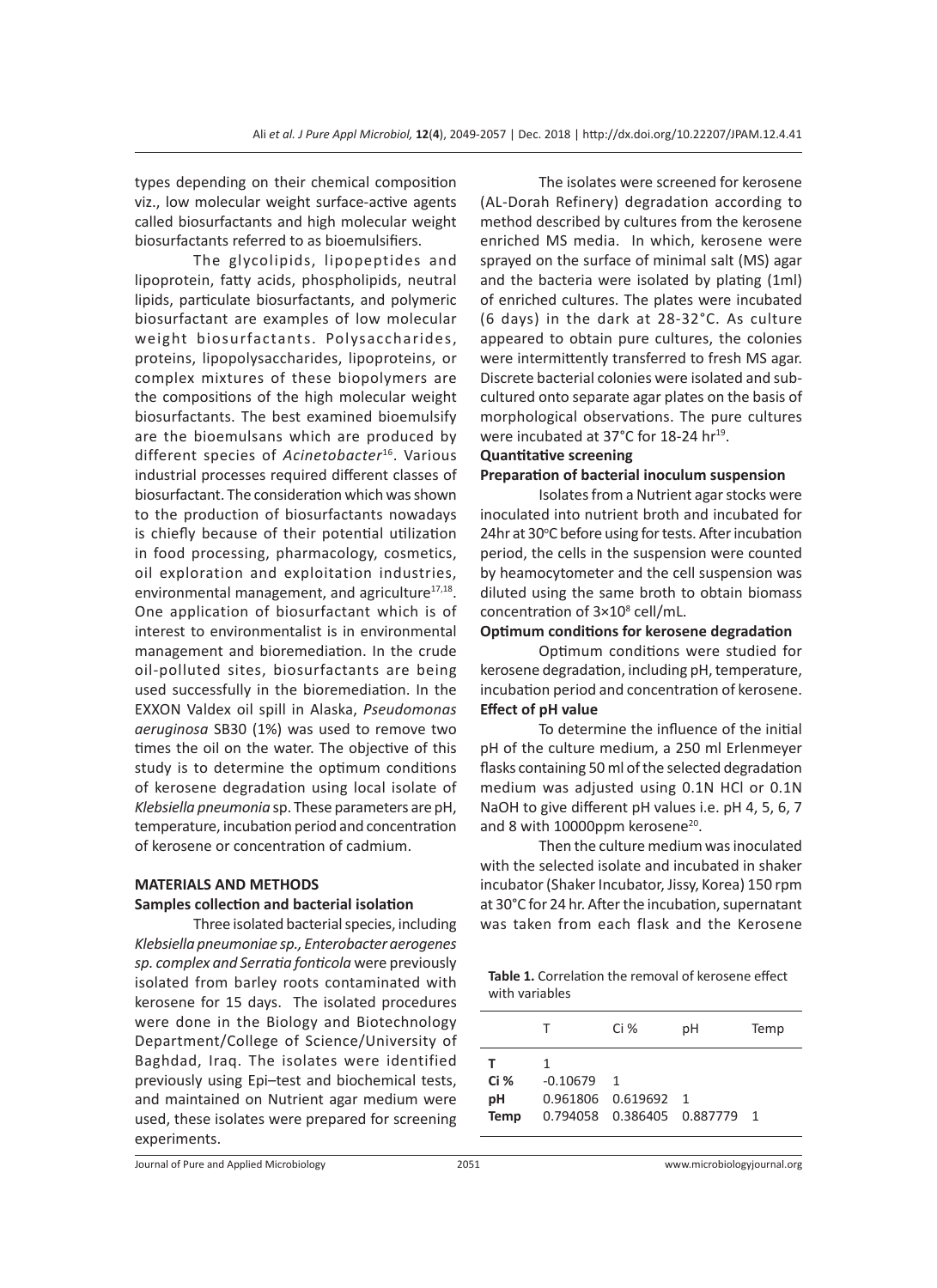concentration was found by GC-FID analysis (GC System, Japane, type-5E-30).

# **Effect of incubation time**

The best pH value obtained from the previous experiments was fixed to determine the optimum incubation time for the maximum Kerosene degradation, the time course for

Kerosene degradation was analyzed at 24, 48, 72 and 96  $hr^{21}$ .

Degradation medium of the kerosine was prepared and inoculated with selected isolate and incubated in shaker incubator (150 rpm) at optimum pH.

**Table 2.** Previous studies for bioremediation of hydrocarbon by bacteria sp.

| <b>TPH</b>                               | Condition                                                     | Bacteria sp.                                                                                                            | Removal efficiency (%) Ref.                                                                                                                                                                                   |    |
|------------------------------------------|---------------------------------------------------------------|-------------------------------------------------------------------------------------------------------------------------|---------------------------------------------------------------------------------------------------------------------------------------------------------------------------------------------------------------|----|
| Hydrocarbon                              | 35°C,<br>48hr,<br>pH5.7                                       | K. pneonomiae                                                                                                           | 60-70                                                                                                                                                                                                         | 28 |
| Used engine<br>oil (1-6%)                | 25-45°C,<br>pH 6-8                                            | Ochrobactrum<br>anthoji HM1<br>and<br>Citrobacter<br>freundi HM2                                                        | HM-1, HM-2, and their 29<br>mixture efficiently<br>degraded, they achieved 65<br>$±$ 2.2, 58 $±$ 2.1, and 80 $±$ 1.9<br>%, respectively At optimum<br>conditions<br>pH=7.5, temp=37oC, UEO<br>2% and 150 rpm. |    |
| Diesel<br>contaminated<br>soil (1%-5%)   | $25 - 45^{\circ}C$ ,<br>pH 4-11                               | Acinetobacter<br>baumannii                                                                                              | more than 99% at pH 7,<br>35°C, and initial<br>hydrocarbon concentration<br>at 4%. degrade more than<br>99% of diesel oil at pH 7,<br>35°C and initial<br>hydrocarbon concentration<br>of 4%.                 | 30 |
| Aromatic<br>hydrocarbon<br>Phenanthrene) | $20 - 45^{\circ}C$<br>pH 4-9                                  | Klebsiella sp                                                                                                           | The degradation ratio at (400<br>ppm) was 84.9%, pH =7.0,<br>(100-600ppm temperature =30°C                                                                                                                    | 31 |
| Crude Oil                                | $20 -$<br>$28.5^{\circ}$ C,<br>5-35 days,<br>pH7-8            | Nitrosomonas<br>and Nitrobacte<br>r species %). The Nitrobacter sp. with                                                | The crude oil-degrading of<br>Nitrosomonas sp. was (55.2<br>46.4%                                                                                                                                             | 32 |
| Hydrocarbon                              | 37°C, upto<br>15 days,                                        | 10 types of<br>petrol degradative as<br>33<br>bacterial Pseudomonas spp. (58%).<br>In the case of diesel and<br>species |                                                                                                                                                                                                               |    |
|                                          | Petroleum<br>hydrocarb<br>on(petrol/<br>octane/die<br>sel) 1% |                                                                                                                         | octane degradation, Bacillus<br>spp. was more effective,<br>79% and 54% respectively                                                                                                                          |    |
| Hydrocarbon                              | $25 - 45^{\circ}$ C,<br>Diesel oil<br>(V/V) 2%                | <b>Bacillus cereu</b><br>s DRDU1 on<br>the basis of<br>16S rDNA                                                         | efficiently degrading 96% of<br>kerosene                                                                                                                                                                      | 34 |
| Kerosene<br>$(5000$ ppm-<br>60000ppm)    | $25 - 50^{\circ}$ C,<br>24-96hr,<br>pH4-8                     | Klebsiella<br>pneumonia sp.                                                                                             | Efficiently degrading<br>This<br>99.527% at pH5, 350C, study<br>kerosene con.=10000ppm                                                                                                                        |    |

Journal of Pure and Applied Microbiology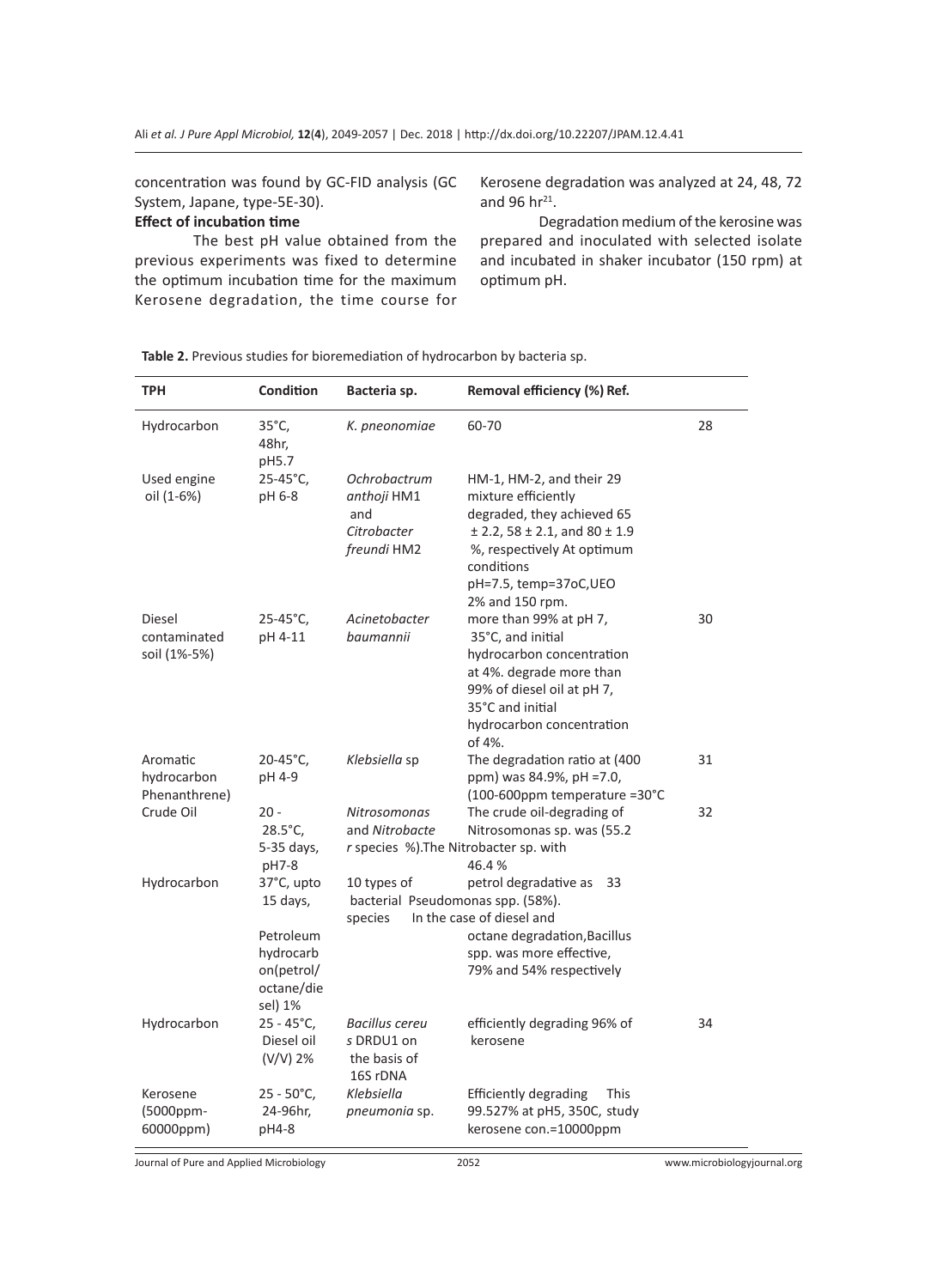#### **Effect of temperature**

Kerosene degradation was achieved at different temperatures, i.e. 25°C, 35°C, 45°C and  $50^{\circ}C^{21}$ . After sterilization, the flasks were inoculated with 2% of overnight grown isolate and incubated in shaker incubator (150 rpm) at optimum pH and time.

# **Effect the concentration of kerosene**

Maximum kerosene degradation was determined by using kerosene degradation medium containing different concentrations of kerosene 5000, 10000, 20000, 30000 and 60000ppm22. The medium was inoculated with the selected isolate and in shaker incubator (150 rpm) at optimum temperature and time.

# **RESULTS**

#### **Quantitative screening**

Three isolates were screened for their Kerosene degradation by cultivating it in Nutrient agar. The kerosene was removed by *Klebsiella pneumoniae* sp., *Enterobacter cloacae* complex and *Serratia fonticola* were 0.883, 0.419 and 0.835, respectively, as in Figure 1.



**Fig. 1.** Screening of isolates bacteria sp. for kerosene degradation.

The percentage of TPH removal on each sampling day was determined by using eq. 1

$$
Removal \, efficiency = \frac{TPHO - TPHSD}{TPHO2} \times 100
$$

Where TPH<sub>0</sub>= total petroleum hydrocarbon on sampling day 0

 $TPH<sub>sn</sub>$ =total petroleum hydrocarbon on sampling day

# **Optimum Conditions for Kerosene Degradation Effect of pH values**

Journal of Pure and Applied Microbiology 2053 www.microbiologyjournal.org

To study the effect of the initial pH on kerosene degradation, *Klebsiella pneumonia* sp. were grown on kerosene degradation medium with different pH values 4-8. As it can be seen in Figure 2, higher kerosene degradation 0.998 was obtained at pH 5, while the kerosene degradation at 4, 6, 7, and 8 were 0.197, 0.993, 0.628, 0.946 respectively. Increasing or decreasing pH value above or below 6 leads to reduce in kerosene degradation.



**Fig. 2.** Effect of initial pH on kerosene degradation by *Klebsiella pneumonia* sp.

Experimental parameter: after 24h, 30°C, rpm=150, kerosene con.=10000ppm

# **Effect of incubation periods on kerosene degradation**

Kerosene degradation reach to maximal at 48h of incubation, which recorded 0.995, while the Kerosene degradation at 24h, 72h and 96h were 0.45, 0.984 and 0.883 respectively as in Figure 3. Whereas, after 48h of incubation, the kerosene degradation was decreased with increasing the incubation time upto 48hr.



**Fig. 3.** Effect of incubation period on kerosene degradation from *Klebsiella pneumonia* sp.

Experimental parameter: pH 5, 30°C, 24hr, rpm=150, kerosene con.=10000ppm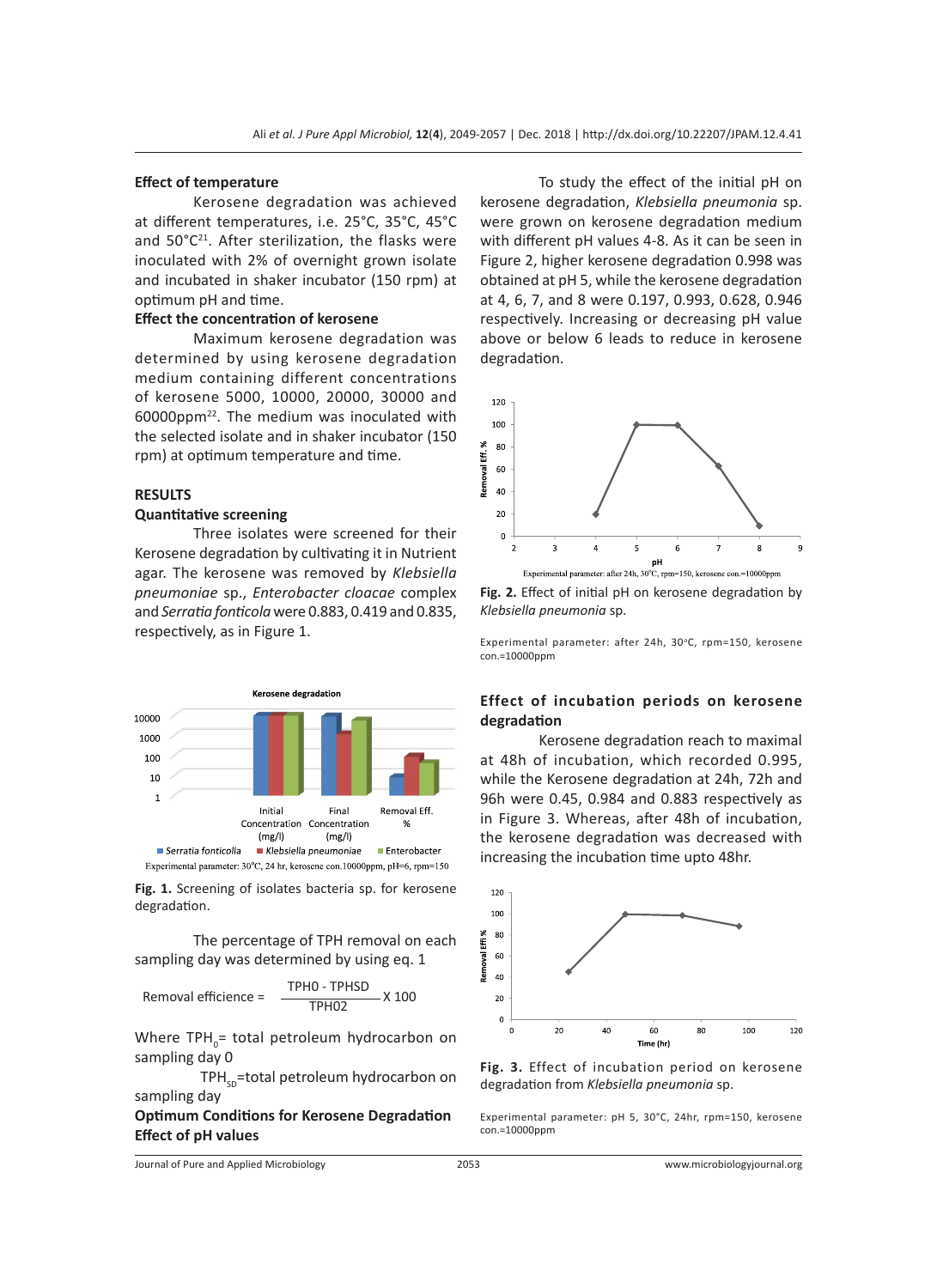#### **Effect of temperatures on kerosene degradation**

The results in Figure 4 showed the capability of isolate *Klebsiella pneumonia* sp. to grow and kerosene degradation at wide range of temperatures including 25°C, 35°C, 45°C and 50°C. Kerosene degradation by GC analysis was found to be maximum at 35°C with 0.992, while the kerosene degradation at 25°C, 45°C and 50°C were 0.975, 0.9853 and 0.979 respectively.



**Fig. 4.** Effect of temperatures on kerosene degradation from *Klebsiella pneumonia* sp.

Experimental parameter: pH 5, after 48 hr, rpm=150, kerosene con.=10000ppm

#### **Effect the concentrations of kerosene**

To determine the ability of *Klebsiella pneumonia* sp to degrade kerosene, the total petroleum hydrocarbons were estimated at 5000ppm, 10000ppm, 20000ppm, 30000ppm and 60000ppm kerosene degradation, where 10000ppm kerosene showed the highest degradation at 0.993, while the kerosene degradation at 5000ppm, 20000ppm, 30000ppm and 60000ppm were 0.973, 0.990, 0.492 and 0.103, respectively as shown in Figure 5.



**Fig. 5.** Effect of concentrations of Kerosene on its degradation from *Klebsiella pneumonia* sp.

Experimental parameter: pH 5, 35°C, 48h, kerosene con.=10000ppm, rpm=150

#### **DISCUSSION**

In the present study, the kerosene was removed by *Klebsiella pneumoniae* sp., *Enterobacter cloacae* complex and *Serratia fonticola*. In accordance with these results, the isolate *Klebsiella pneumonia* sp. which had the higher kerosene degradation was selected for remaining studies. The variation between members of the same species in ability for kerosene degradation may be due to the genetic variation, the type and sources of isolates and the conditions of cultivation, such as media components, temperature, pH and aeration and stirring, which helped to increase the ability of *Klebsiella pneumonia* sp. isolate to produce the enzyme in a liquid medium<sup>19</sup>.

Generally, the effect of pH in kerosene degradation is attributed to its role in the solubility of the medium nutritional substances, its influence on the substrate ionization and its availability for the microorganism<sup>23-25</sup>, and reported maximum biosurfactant production at below pH 7. In present study, maximum kerosene degradation was observed at pH 5 and 48hr. This may be due to the change in the conditions of culture along the periods such as diminishing of oxygen, nutrients and accumulating of toxic metabolites which inhibit the bacterial growth. The incubation time plays an important role in the growth of microorganisms and kerosene degradation $21$ . It was the found the highest kerosene degradation produced by *Klebsiella pneumonia* sp. at 35°C26.

The effect of temperature for growth of *A. baumannii* with diesel oil was evaluated. It was found that temperature is an important factor that affects the diesel degradation potential by bacteria. Mnif et al.<sup>27</sup> found that 30°C was the optimum condition for the degradation of diesel by Bacillus subtilis SPB1. At the same time, the diesel oil-degrading ability of Pseudomonas sp. strain F4 was reported to be  $37^{\circ}C^{12}$ . The present study analyzed the optimum temperature for the degradation of diesel oil and it was found maximum at 35°C. The results indicate that the *Klebsiella pneumonia* sp. isolated in this study are extremely efficient in degrading kerosene hydrocarbons. Our results are accordance with previous reports<sup>22</sup>. Some previous reports were also given in the Table 2.

Journal of Pure and Applied Microbiology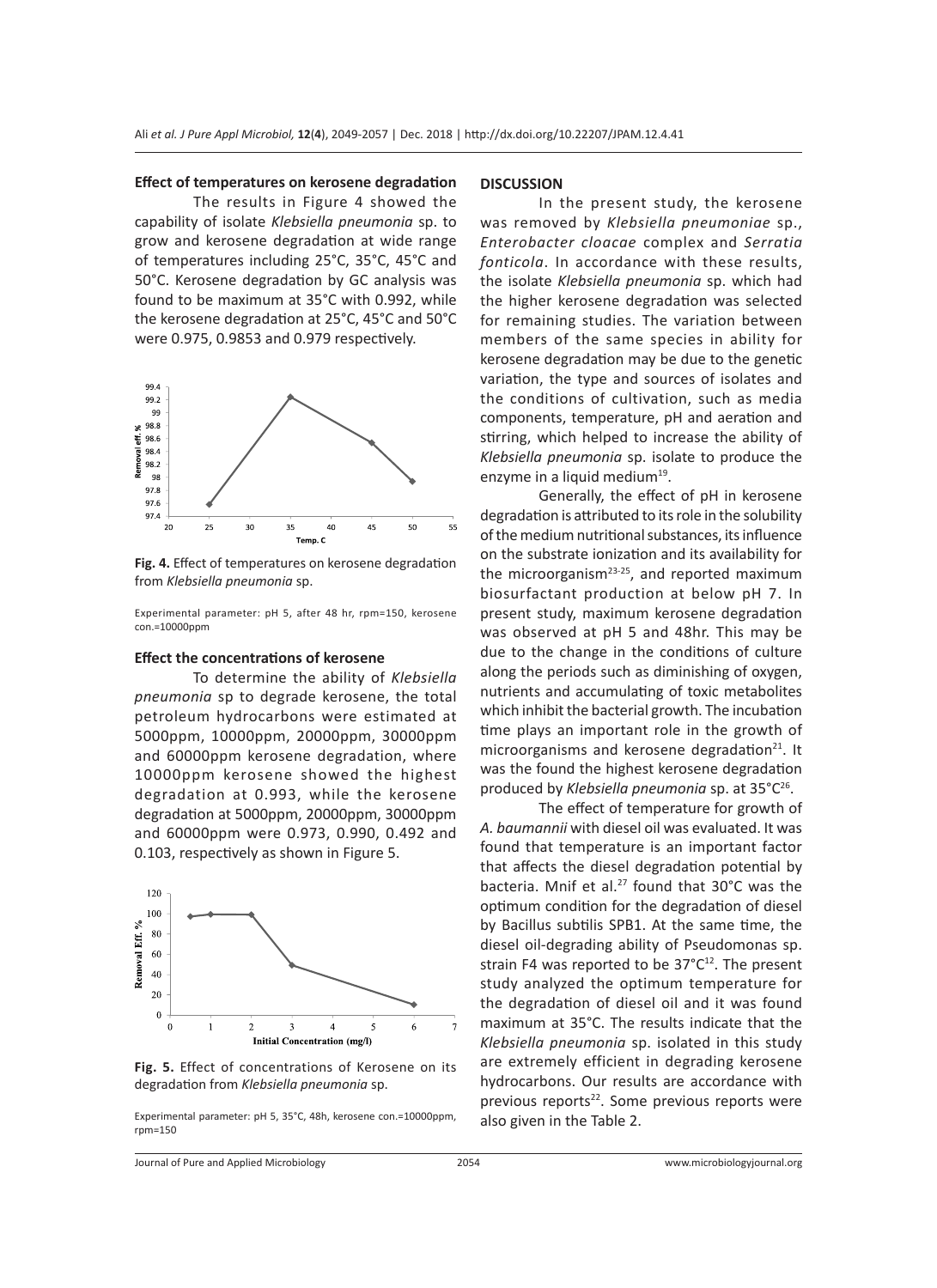## **CONCLUSIONS**

It is concluded that Secondary screening for kerosene degradation has proved that the *Klebsiella pneumonia* sp. provide the highest level of kerosene degradation. The optimum pH for kerosene degradation was 5, optimum incubation periods were 48 hr whereas after 48 hr the kerosene degradation was decreased as the incubation time is increased. The optimum temperature for kerosene degradation was 35°C .The best kerosene concentration was 1%. The results indicate that the *Klebsiella pneumonia* sp. isolated in this study is extremely efficient in degrading kerosene hydrocarbons.

## **REFERENCES**

- 1. Anderson, T.A., Guthrie, E.A., Walton, B.T. Bioremediation in the rhizosphere e plant roots and associated microbes clean contaminated soils. *Environ Sci Technol,* 1993, **27**(13): e2630-e2636.
- 2. Mohanty, G., Mukherji, S. Biodegradation rate of diesel range n-alkanes by bacterial cultures *Exiguobacterium aurantiacum* and *Burkholderia cepacia. Int Biodeterior Biodegradation,* 2008, **61**: 240–250.
- 3. Liu, X., Wang, Z., Zhang, X., Wang, J., Xu, G., Cao, Z., Zhong, C., Su, P. Degradation of dieseloriginated pollutants in wetlands by *Scirpus triqueter* and microorganisms. *Ecotox Environ Safe* 2011, **74**: 1967-1972
- 4. Morris, J. M., Jin, S., Crimi, B., Pruden, A. Review: Microbial fuel cell in enhancing anaerobic biodegradation of diesel. *Chemical Engineering Journal,* 2009, **146**: 161-167.
- 5. Zhang, DC, Mortelmaier, C., Margesin, R. Characterization of the bacterial archaeal diversity in hydrocarbon-contaminated soil. *Sci Total Environ.,* 2012, **421-422**: 184-196.
- 6. Khan, S., Afzal, M., Iqbal, S., Khan, Q.M. Review: Plant–bacteria partnerships for the remediation of hydrocarbon contaminated soils. *Chemosphere,* 2013, **90**: 1317-1332.
- 7. Huesemann, M, Hausmann, T, Fortman, T, Thom, R, Cullinan, V. In situ phytoremediation of PAH- and PCB-contaminated marine sediments with eelgrass (Zostera marina). *Ecological Engineering,* 2009, **35**: 1395-1404.
- 8. Palmroth, MRT., Pichtel, J, Puhakka, JA. Phytoremediation of subarctic soil contaminated with diesel fuel. *Bioresour Technol 2002,* 84: 221-228.
- 9. Leahy, JG, Colwell, RR. Microbial degradation of hydrocarbons in the environment. *Microbiol.*

*Rev.,* 1990, **54**: 305-315

- 10. Margesin, R, Schinner, F. Efficiency of indigenous and inoculated cold adapted soil microorganisms for biodegradation of diesel oil in Alpine soils. *App Environ Microbiol,* 1997, **63**(7): 2660-2664.
- 11. Ulrici, W. Contaminant soil areas, different countries and contaminant monitoring of contaminants, in Environmental Process II. Soil Decontamination Biotechnology, *H. J. Rehm and G. Reed, Eds.,* 2000, **11**: 5-42.
- 12. Chirwa EMN, Bezza FA. Petroleum hydrocarbon spills in the environment and abundance of microbial community capable of biosurfactant production. *J Pet Environ Biotechnol,* 2015, **6**:237.
- 13. Van Hamme, JD, Singh, A, Ward, OP. Physiological aspects. Part 1 in a series of papers devoted to surfactants in microbiology and biotechnology. *Biotechnol Adv.,* 2006, **24**:604-620
- 14. Bodour, AA, Drees, KP, Rain, M, Maier, RM. Distribution of biosurfactant producing bacteria in undisturbed and contaminated arid southwestern soils. *Appl Environ Microbiol.,* 2003, **69**(6):3280-3287.
- 15. Rahman, KS, Rahman, T, Lakshmana, P, Perummalsamy, P, Banat, IM. Occurrence of crude oil degrading bacteria in gasoline and diesel station soils. *J Bas Microbiol.,* 2002, **42**:284-291.
- 16. Rosenberg, E, Ron, EZ. Surface active polymers from the genus Acinetobacter. In: Kaplan DL (ed) Biopolymers from renewable resources. Springer-Verlag, New York, 1998, 281-291.
- 17. Makkar, RS, Cameotra, SS. An update to the use of unconventional substrates for biosurfactant production and their new applications. *Appl Microbiol Biotechnol.,* 2002, **58**:428-434.
- 18. Mulligan, CN. Environmental applications for biosurfactants. *Environ Poll.,* 2005, **133**:183-198.
- 19. Nwinyi, OC, Victory, OF. Biodegradation of kerosene by soil bacterial species from contaminated site. *CJPL,* 2014, **2**(1)
- 20. Jina, RL, Singha, P, Pandey, P. Genomic insights of aromatic hydrocarbon degrading *Klebsiella pneumoniae* AWD5 with plant growth promoting attributes: a paradigm of soil isolate with elements of biodegradation. *3 Biotech.,* 2018, **8**(2): 118.
- 21. Nwaguma, IV, Chikere, CB, Okpokwasili, GC. Isolation, characterization, and application of biosurfactant by *Klebsiella pneumoniae* strain IVN51 isolated from hydrocarbon polluted soil. Bioresour. *Bioprocess.,* 2016, **3**:40.
- 22. Gayathiri, E, Bharathi B, Selvadhas S, kalaikandhan R. Characterisation of hydrocarbon degrading

Journal of Pure and Applied Microbiology 2055 www.microbiologyjournal.org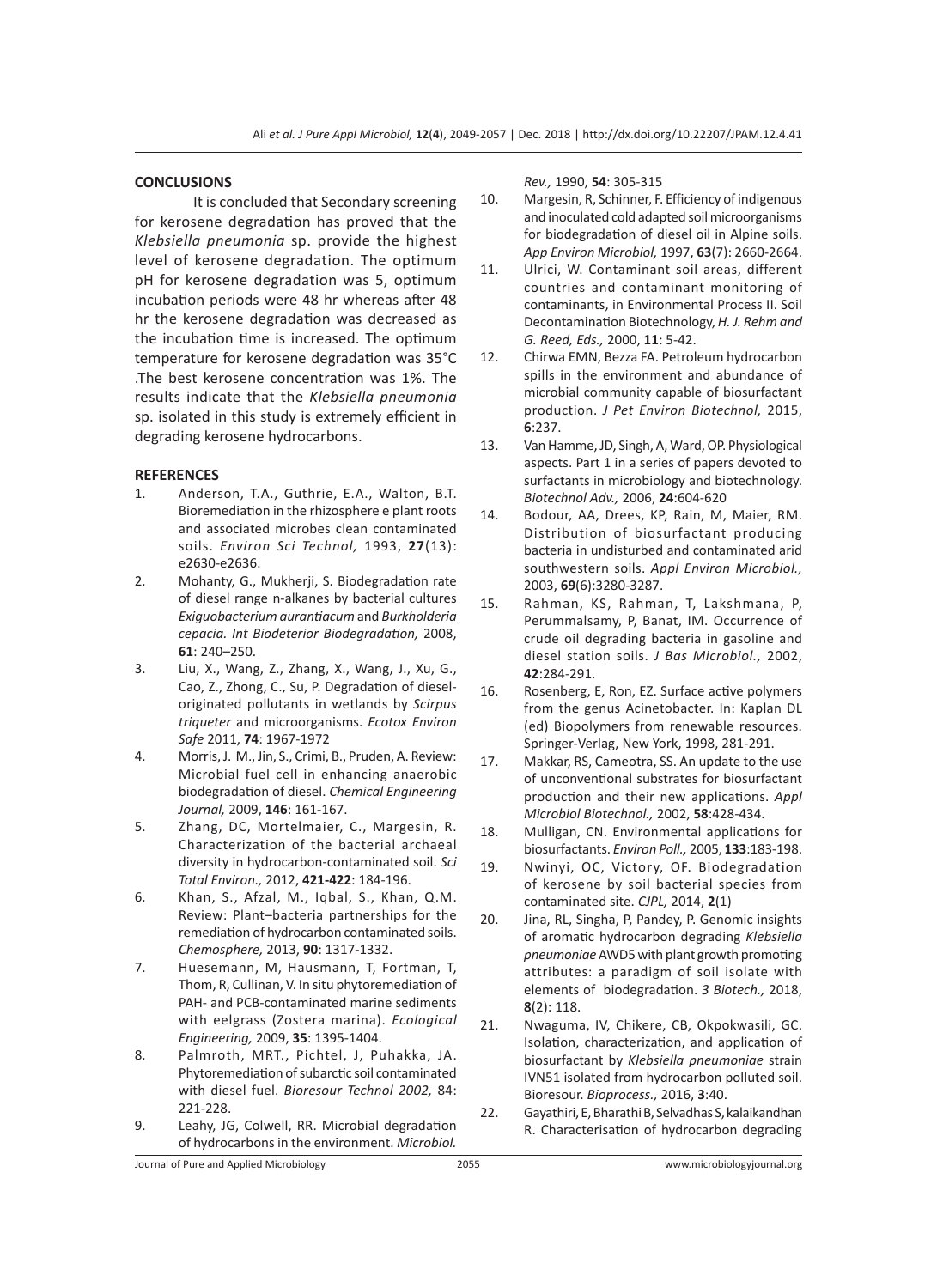bacteria and its associated genes - a review. *Int J Pharm Bio Sci.,* 2017, **8**(2): (B) 1010-1019.

- 23. Mata-Sandoval JC, Karns J, Torrens A. Effect of nutritional and environmental conditions on the production and composition of rhamnolipids by *Pseudomonas aeruginosa* UG2. *Microbiol Res.,* 2001, **155**:249–256.
- 24. Al-Araji Y, Issa L. Biosurfactant production by *Pseudomonas aeruginosa* 181 Ph.D. thesis, University Putra Malaysia, 2004.
- 25. Kannahi M, Sherley M. Biosurfactant production by *Pseudomonas putida* and *Aspergillus niger* from oil contaminated site. *Inter J Chem Pharm Sci.,* 2012, **3**(4):37-42.
- 26. Chander S, Lohitnath CR, Mukesh T, Kumar DJ, Kalaichelvan PT. Production and characterization of biosurfactant from *Bacillus subtilis* MTCC441 and its evaluation to use as bioemulsifier for food bio–preservative. *Adv Appl Sci Res.,* 2012, **3**(3):1827-1831.
- 27. Mnif I, Sahnoun R, Ellouze-Chaabouni S, Ghribi D. Evaluation of *B. subtilis* SPB1 biosurfactants' potency for diesel-contaminated soil washing: optimization of oil desorption using Taguchi design. *Environ Sci Pollut Res.,* 2014, **21**:851-861.
- 28. Nwakanma, C, Obih, EC, Onyia, O. Molecular identification of bacteria involved in degradation of crude oil. *Nig J. Biotech.,* 2016; **31**:1-8.
- 29. Ibrahim HMM. Biodegradation of used engine oil by novel strains of *Ochrobactrum anthropi* HM-1 and *Citrobacter freundii* HM-2 isolated from oilcontaminated soil. 2016, *3 Biotec.,* **6**:226
- 30. Palanisamy N., Ramya J, Kumar S, Vasanthi NS, Chandran P, Khan S. Diesel biodegradation capacities of indigenous bacterial species isolated from diesel contaminated soil. *J Environ Health Sci Eng.,* 2014, **12**:142.
- 31. Fouda A, El-Gamal MS, Alemam A, Hassan SED, Desouky SE. Biodegradation of Phenanthrene by *Klebsiella* sp isolated from organic contaminated sediment. *J Adv Bio Biotechnol.,* 2015, **4**(4):1-12.
- 32. John RC, Okpokwasili GC. Crude oil-degradation and plasmid profile of nitrifying bacteria isolated from oil-impacted mangrove sediment in the Niger delta of Nigeria. *Bull Environ Contam Toxicol.,* 2012, **88**(6):1020-1026.
- 33. Islam SMS and Rahman T. Assessment of hydrocarbon degradability of the bacterial species isolated from different oil contaminated sites of Bangladesh. *Environ Sci. Ind J.* 2017; **13**(4):141.
- 34. Debajit BR, Yadav NS. Bioremediation of petroleum based contaminants with biosurfactant produced by a newly isolated petroleum oil degrading bacterial strain. Egypt. *J. Petrol.,* 2017, **26**(1):181-188.